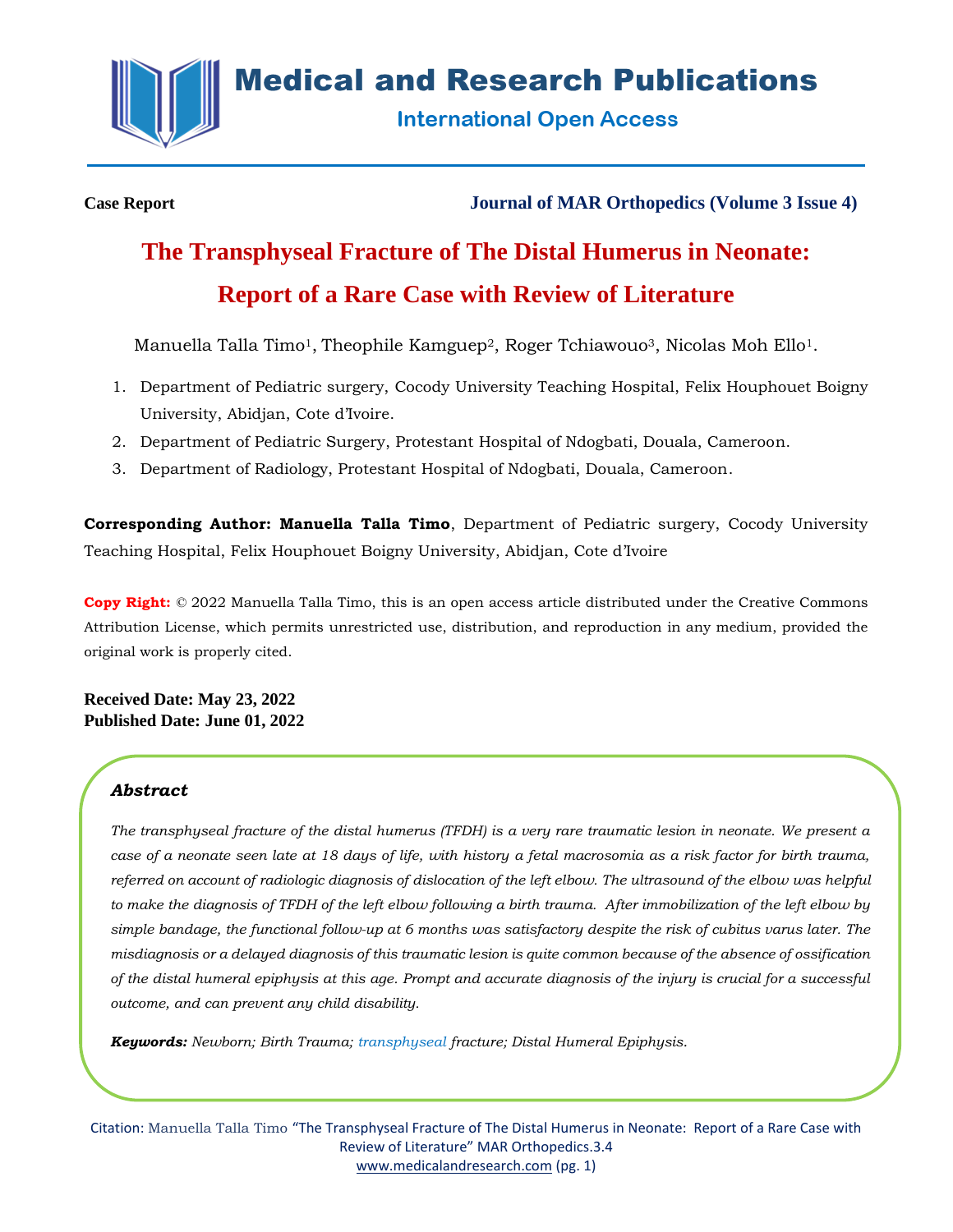## **Introduction**

Traumatic bone injuries occurring during birth is relatively frequent in our midst. Their incidence is estimated at 1 per 1000 live births. Fractures of humerus are the second most common bone fractures in the neonate, after fractures of the clavicle, and may involve the distal epiphysis of humerus [1].

Transphyseal fracture of the distal humerus (TFDH), also known as fracture-separation of the distal humeral epiphysis, epiphysiolysis of the distal humerus [2], or neonatal supracondylar fracture [3], is very rare condition in neonates [4]. In a historical review of 30 years of experience, Madsen documented only one case of distal humeral epiphysis separation in 105,119 neonates [5]. In 2015, Ratti et al. published a review of literature of 20 case reports or small retrospective case series, which have been reported over one century [4].

Misdiagnosis is quite common for this injury, creating a delay in diagnosis. Most case reports [6-8] and case series [9,10] in neonate are late presented cases. This case report focuses on recent literature review on epidemiological aspect and management of neonatal cases.

## **Case Presentation**

We present a term 18-day-old girl, referred to our hospital facility on account for the management of radiological diagnosis of the left elbow dislocation. The baby has presented decreased movements of left upper limb noticed on third day of birth. There was no history of trauma, no fever. There was history of a dystocic vaginal delivery with cephalic presentation. The birth weight was 4,700 g. The first immunization was done (located at the ipsilateral fore-arm) the fifth day of life. There was a pseudo paralyzed left upper limb (Fig 1), with localized swelling in left elbow without redness and warm.



Citation: Manuella Talla Timo "The Transphyseal Fracture of The Distal Humerus in Neonate: Report of a Rare Case with Review of Literature" MAR Orthopedics.3.4 [www.medicalandresearch.com](http://www.medicalandresearch.com/) (pg. 2)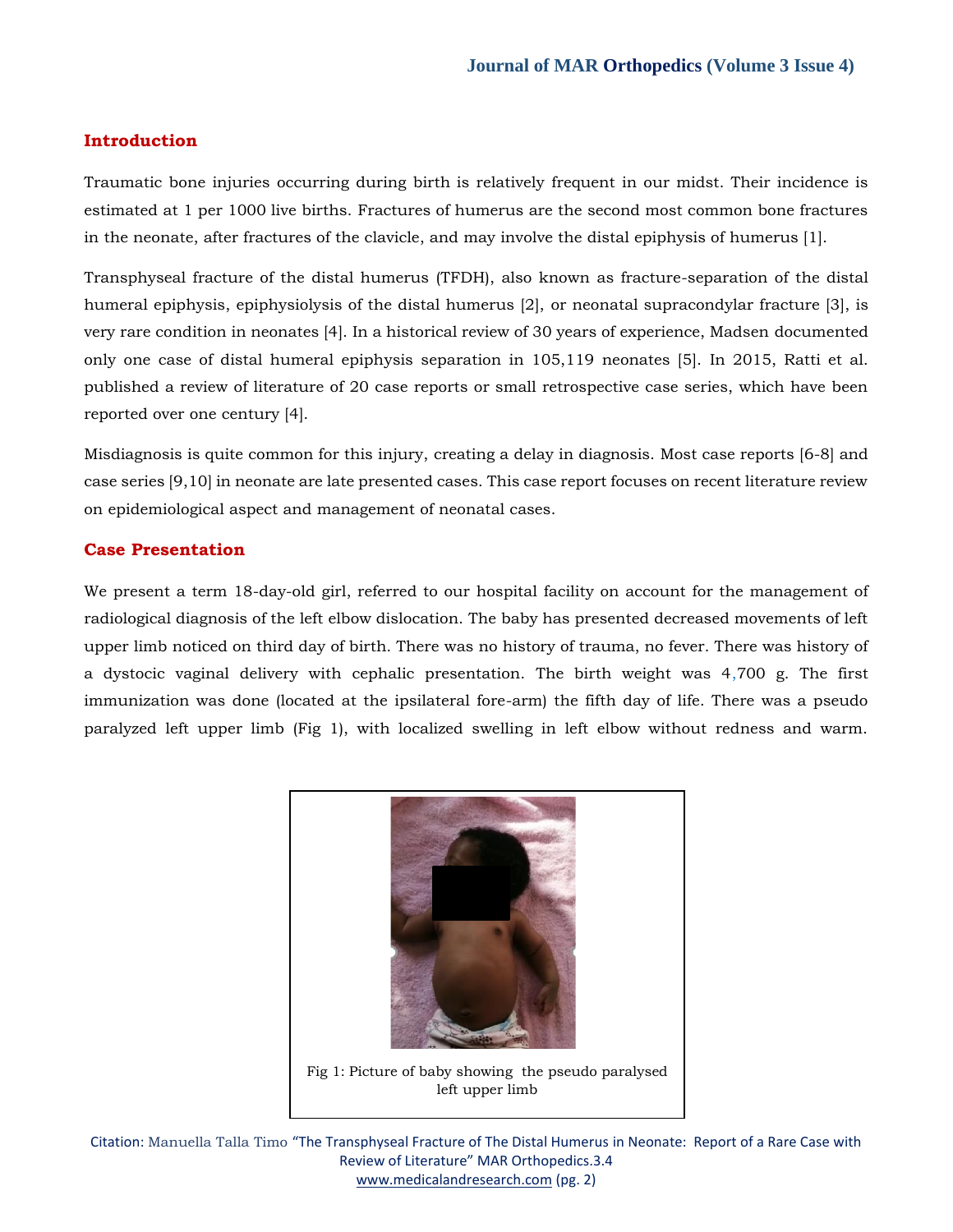Movements of left elbow were painful and bony crepitus was felt. No neurovascular complications were found. There was no mark of child abuse.

#### **Investigation**

Haemogram including ESR, C-reactive protein were done and were within normal limits. X-ray showed loss of anatomical alignment between humerus and radius and ulna in the elbow region on left side, similar to elbow dislocation, the periosteal reaction noted in the distal epiphysis of the humerus suggestive of the callus formation (Fig 2). An ultra-sonography of elbow was requested, which shown a distal humerus epiphyseal separation compared with normal positioning of the distal humerus epiphysis identified on the right (Fig 3).



Fig 2: Left elbow radiograph, showing posteromedial displacement of radio-ulnar complex, callus formation (blue arrow), soft tissue swelling.



Fig 3: Elbow ultrasonography, showing cortical bone ruptured, and absence of left elbow articular effusion.

## **Treatment and Follow Up**

We performed an immobilization by bandage of the upper limb held against the body for 2 weeks. Functionally, baby had full range of movements at 6 months follow up.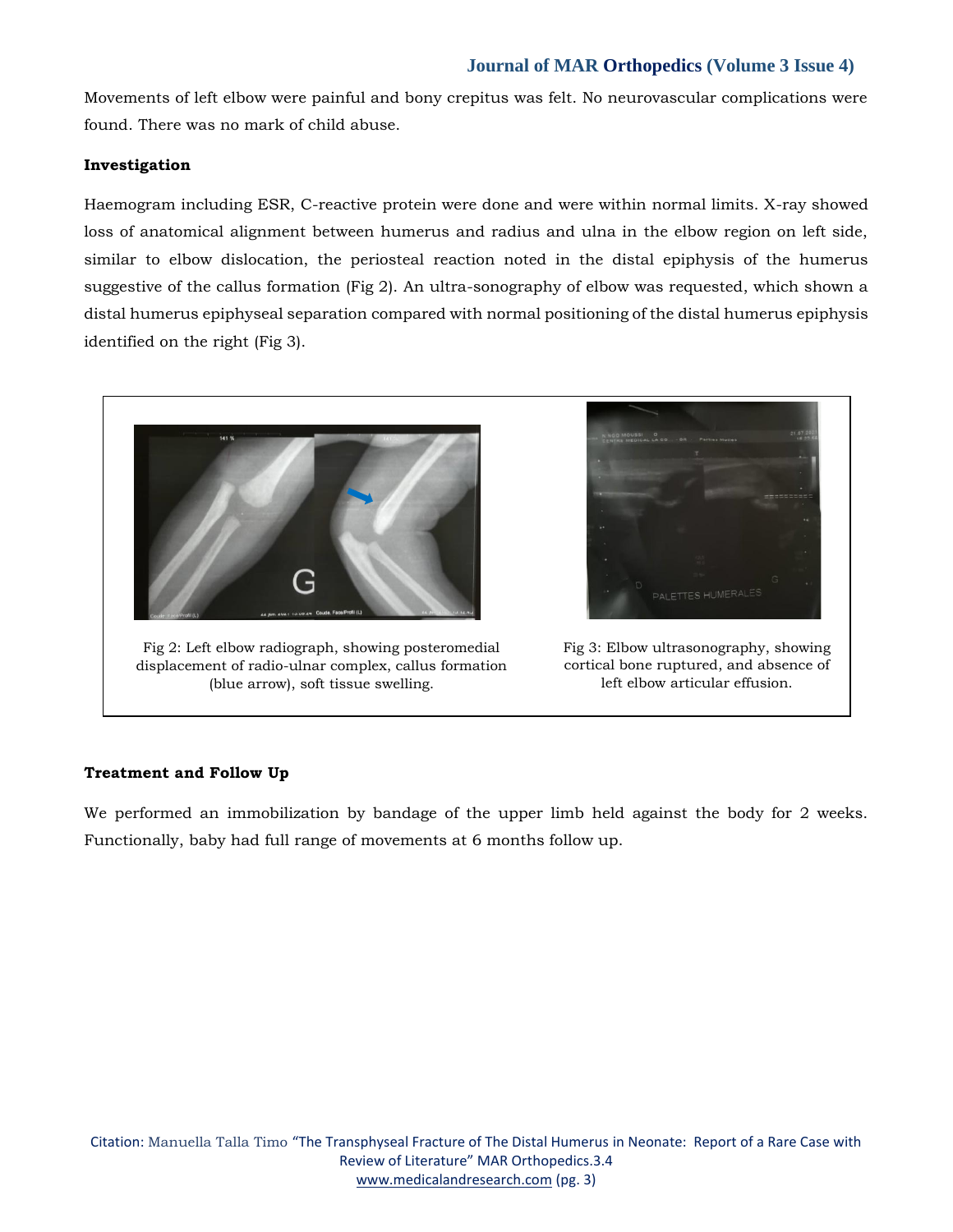

## **Discussion**

TFDH typically occurs in children younger than 3 years. Because, anatomically the physeal line is transverse and smooth in neonates and infants. It is also quite proximal, so it is cited closely to the centre of the olecranon fossa [2]. The clinical presentation typically includes a painful elbow swelling, motionless upper limb, and 'muffled' crepitus on movement [8,11]. A case with radial nerve palsy was reported by Kaushal et al. [12]

The most common mechanisms of the injury in neonates are rotatory and shear force usually during birth trauma or child abuse. TFDH can occur in neonates from the forces of labour or during obstetrical manoeuvres, especially if a shoulder dystocia is present and/or the delivery is traumatic [1]. It can also occur during emergency caesarean section and may be related to excessive traction [1,6]. Child abuse should be also considered in young children [1]. However, recent case of TFDH following child abuse in neonates have not been reported in the literature.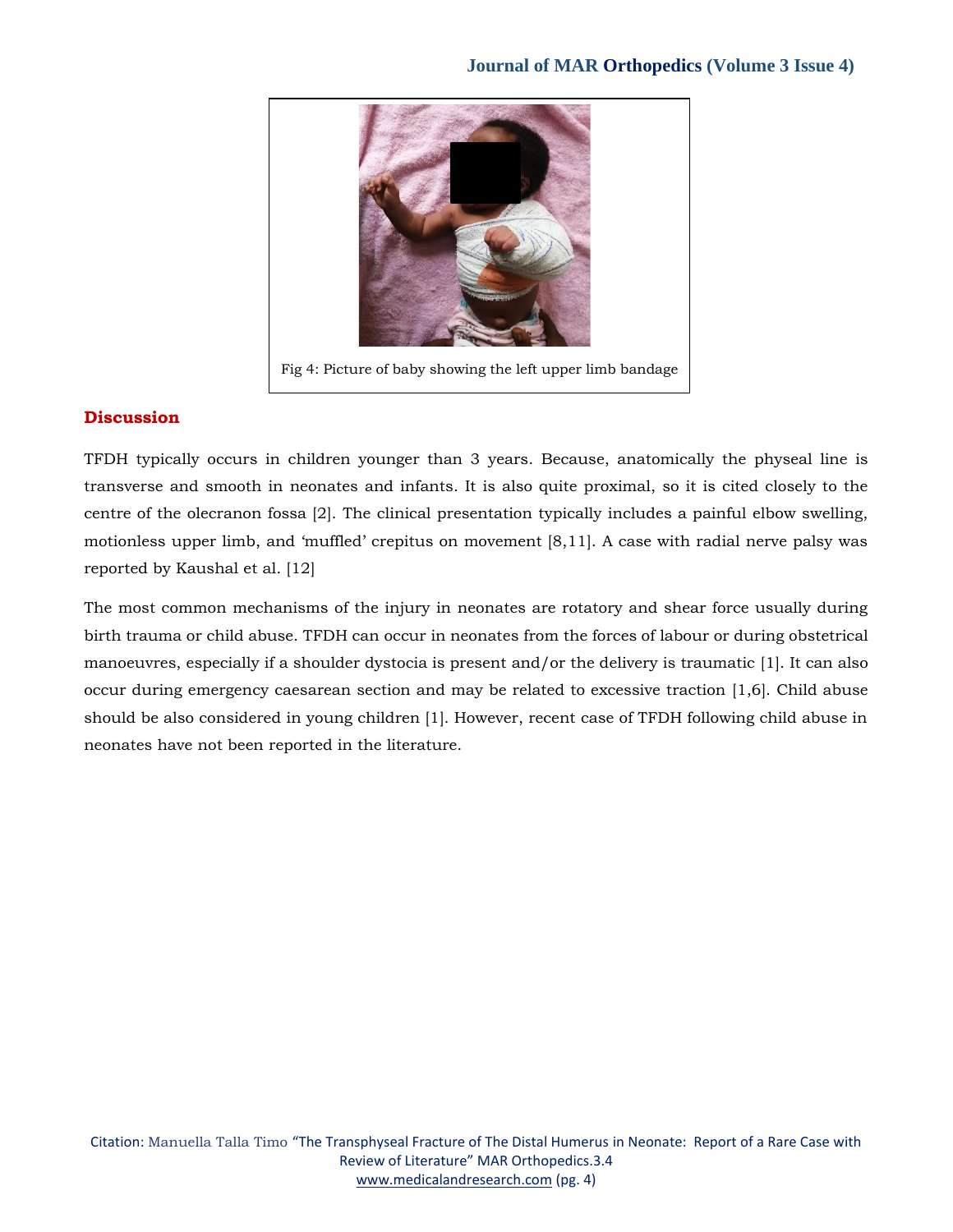Transphyseal fractures of the distal humerus can be classified based on the direction of displacement of the distal fragment. Posteromedial displacement is the most common pattern [4]. However, there are reports of anterior displacement in infant, but not in neonates [13]. The Salter-Harris classification is used to classify these injuries [2]. There are other classifications such as the modified version of the Delee's classification, which is based on the appearance of the primary ossification centres of the distal humerus. Fractures were divided into three groups (Fig 5) [14].



Fig 5: The modified version of the Delee's classification. Group A: transphyseal fracture of the distal humerus (TFDH) with absent secondary ossification centre of the capitellum, with or without metaphyseal spike (**A** and **D**). Group B: TFDH with ossified secondary ossification centre of the capitellum, with metaphyseal spike smaller than the ossification centre (**B** and **E**). Group C: TFDH with ossified secondary ossification centre of the capitellum, with metaphyseal spike bigger than the ossification centre (**C** and **F**) (arrow = metaphyseal fracture spike).

Traumatic elbow dislocation, brachial plexus injury, septic arthritis and osteomyelitis, genetic bone diseases (e.g. osteogenesis imperfecta) should be considered as a differential diagnosis [4]. In our case, brachial plexus injury was ruled out, because the baby presented a localized swelling, pain and bony crepitus in left elbow. In our midst, it is common to have a child with presenting late septic arthritis and osteomyelitis. Despite the history of intradermic injection of BCG vaccine (which could be an infectious lead point), no other risk factors were noted, and the inflammatory tests were normal.

Diagnosing transphyseal fractures can be challenging in neonates because of the absence of ossified epiphyseal cartilage. The first ossification center to form in the elbow is the capitellum, which typically does not appear until 6-12 months of age. Until the capitellar ossification center appears, a distal humerus epiphyseal fracture can easily be mistaken for a pure posterior elbow dislocation on radiographs [10]. For these reasons, to confirm the diagnosis, many authors have suggested further investigations, such as sonography, MRI and arthrography. Arthrography is expensive and invasive and requires significant expertise in both performance and interpretation. MRI is expensive and time-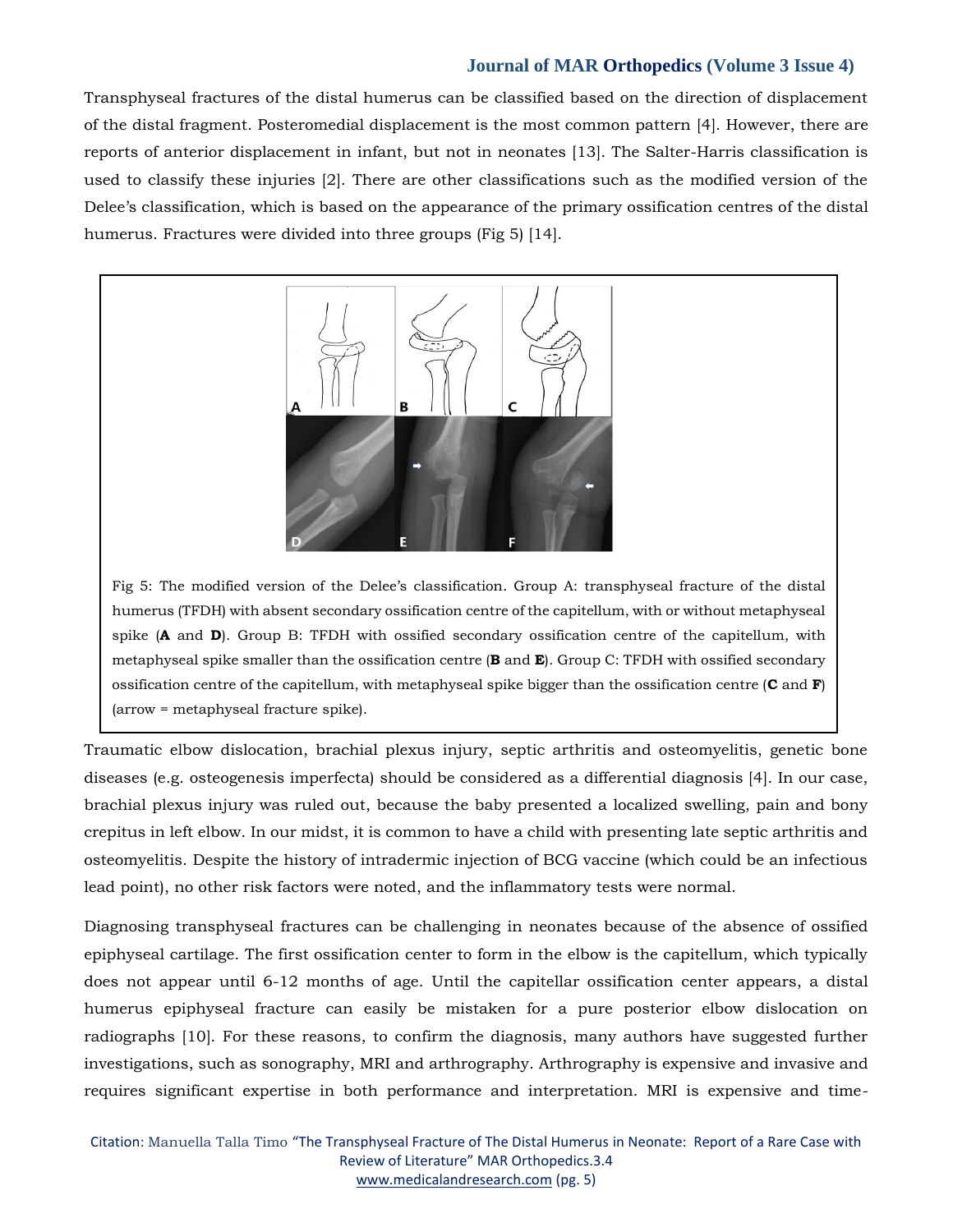consuming but is often preferred over arthrography for diagnosis due to MRI being less invasive and requiring less operator experience. Both MRI and arthrography require general anaesthesia, and MRI is expensive and not always accessible. In contrast to these methods, ultrasonography is simple to perform, readily available, non-invasive, non-irradiating, and no sedation is necessary [4].

Treatment options in neonate are quite controversial. There are many treatment options suggested by different authors. Mainly suggest closed reduction followed by different immobilisation techniques [4]. The mode of immobilization may differ among different authors.

In our case, because of late presentation and the presence of callus, we carried out a conservative management. An immobilisation with crepe bandage of the upper limb held against the body for 2 weeks was done. Sherr-Lurie et al. recommend reduction and cast application for 2 weeks with the upper limb held against the body [1]. Jacobsen et al. reported excellent results in four patients with delayed diagnosis (underwent from 9 to 30 days after birth) whose fracture was not reduced but only immobilized in a cast for 2–4 weeks [9]. Anatomical close reduction is not difficult when the diagnosis is early performed, but it may be unstable [4]. In that case, percutaneous pin fixation may be considered [4,15], other authors have reported an open reduction and internal fixation [4]. In late presentation (more than 3 to 5 days), the epiphysis is not freely movable. Attempted aggressive closed reduction may lead to greater physeal injuries, and open reduction may devascularise the physeal fragment and may lead to increased incidence of myositis ossificans [2,10]. Thereby, fractures that have a late presentation are best treated nonsurgically initially, with the understanding that deformity may persist or develop, requiring an osteotomy in the future.

The most common short-term complication of TFDH is decreased range of motion. Cubitus varus is the most common long-term complication. It caused by a malunion, osteonecrosis of the medial condyle, or growth arrest [4]. Cubitus varus is even more commonly associated with a distal humerus transphyseal fracture than a supracondylar fracture, with reported rates as high as 71% [16]. Regardless the choice of treatment, a residual cubitus varus 5° to 10° is commonly observed, which did not progress or remodel during follow-up [2]. The fact that the distal humerus growth plate provides 20% of the growth of the bone and only 10% of the growth of the entire upper extremity, may explain why TFDH has low remodelling potential and why the cubitus varus tend not to significantly worsen during growth.

#### **Conclusion**

TFDH is very rare in neonate and the diagnosis is often missed for a posterior elbow dislocation on radiographs. Prompt and accurate diagnosis of the injury is crucial for a successful outcome. The injury should be suspected in any neonate presenting with posterior elbow displacement, particularly if the elbow joint is displaced posteromedially. An advanced imaging such as ultrasonography is needed to confirm the diagnosis. There are no consensus guidelines for treatment. Both conservative and surgical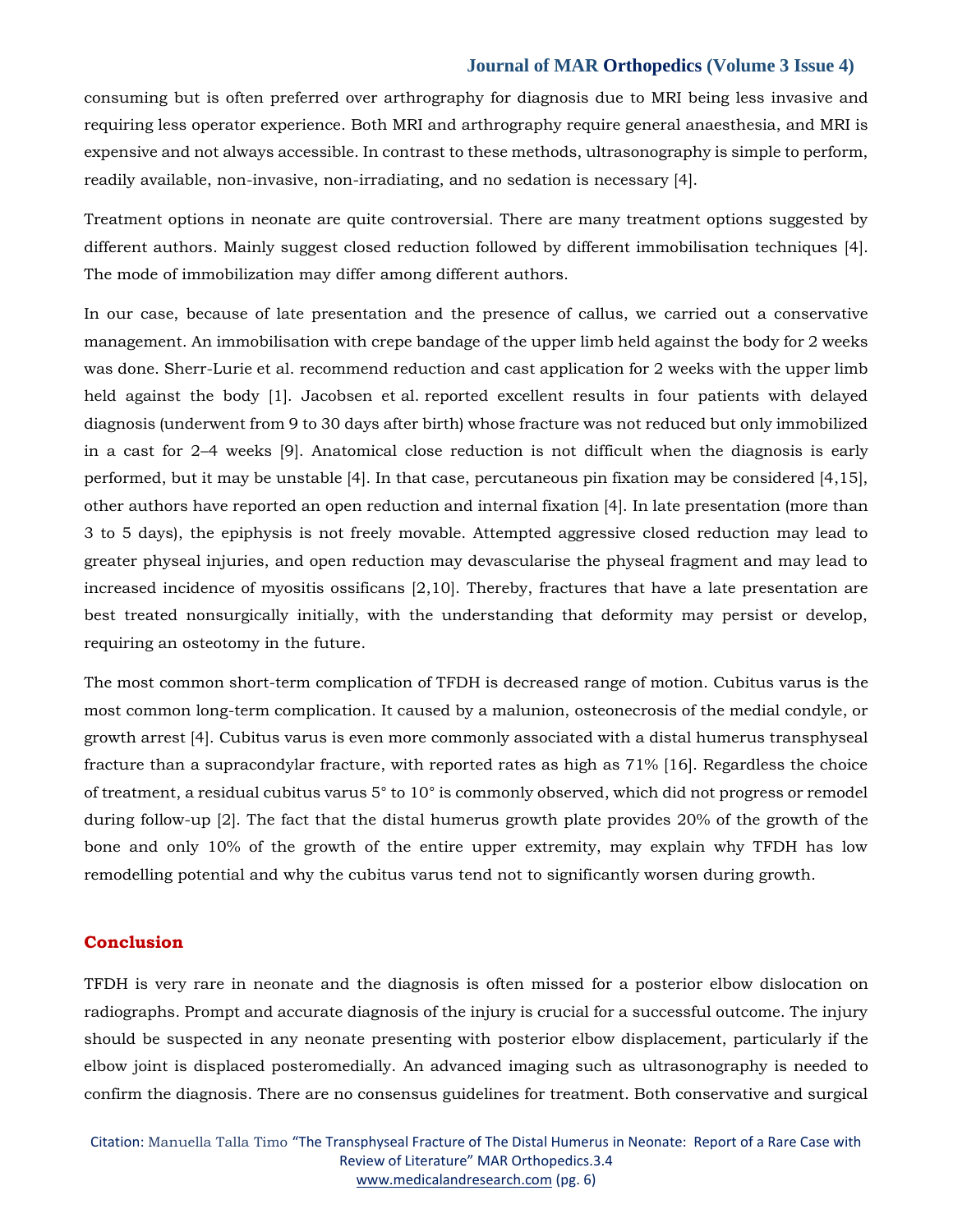managements of these fractures have been performed with generally good outcomes, despite the risk of late residual cubitus varus. So, for early and late presentation, the conservative management should be considered in neonate.

#### **References**

- 1. Sherr-Lurie N, Bialik G M, Ganel A. Fractures of the humerus in the neonatal period. Isr Med Assoc J 2011;13:363-365.
- 2. Abzug JM, Ho CA, Ritzman TF, Brighton BK. Transphyseal fracture of the distal humerus. J Am Acad Orthop Surg 2016;24:39-44.
- 3. Nicholas M, Beckmann MD, Lindsay CM. Salter-Harris I fracture of the distal humerus in a neonate: imaging appearance of radiographs, ultrasound, and arthrography. Radiology case reports 2017;4:1- 6.
- 4. Ratti C, Guindani N, Riva G, Callegari L, Grassi FA, Murena L. Transphyseal elbow fracture in newborn: review of literature. Musculoskelet Surg 2015;99(S1):S99-105.
- 5. Madsen E.T. Fractures of the extremities in the newborn. *Acta Obstet Gynecol Scand.* 1955;34:41- 74.
- 6. Malik S, Khopkar S, Korday C et al. Transphyseal Injury of Distal Humerus: A Commonly Missed Diagnosis in Neonates. J Clin Diagn Res 2015 Nov; 9(11):SD01-SD02.
- 7. Mane PP, Challawar N S, Shah H al. Late presented case of distal humerus epiphyseal separation in a newborn. BMJ Case Rep 2016.
- 8. Tharakan SJ, Lee RJ, White AM, Lawrence JT. Distal Humeral Epiphyseal Separation in a Newborn. Orthopedics 2016; 39(4):e764-767.
- 9. Jacobsen S, Hansson G, Nathorst-Westfelt J. Traumatic separation of the distal epiphysis of the humerus sustained at birth. *J Bone Jt Surg Br.* 2009;91:797-802.
- 10. Supakul N, Hicks RA, Caltoum CB, Karmazyn B. Distal humeral epiphyseal separation in young children: an often-missed fracture-radiographic signs and ultrasound confirmatory diagnosis. AJR Am J Roentgenol 2015;204:W192-198.
- 11. Saran S, Singh M. Transphyseal separation of distal humerus in an infant diagnosed with the help of radiography and ultrasonography. Sudan J Paediatr 2020; 20(2):186–188.
- 12. Kaushal R, Gupta PN, Gupta R, et al. Distal humeral epiphyseal separation associated with radial nerve palsy in a neonate as a result of birth trauma. Injury Extra 2005;36:12–14.